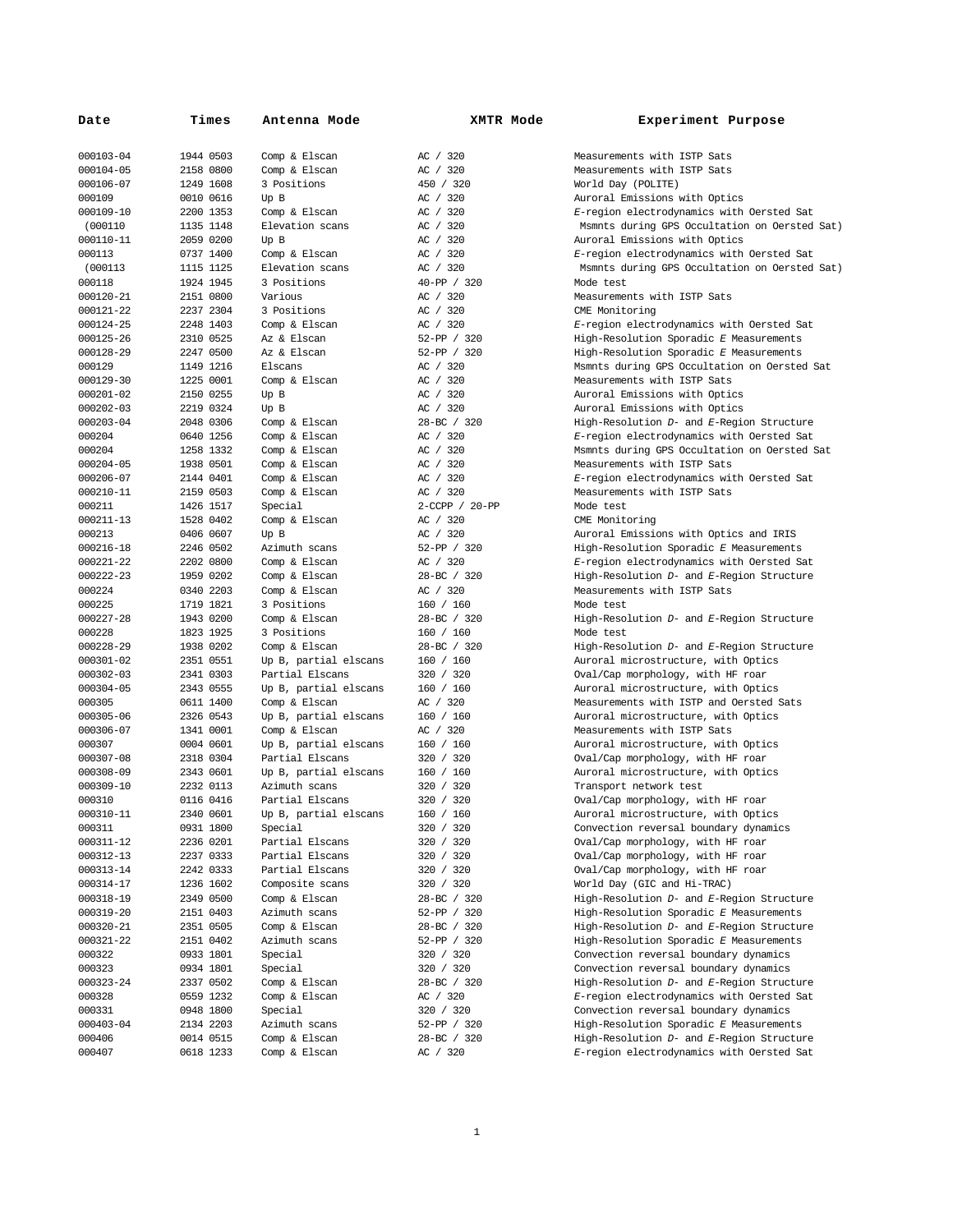| Date      | Times     | Antenna Mode        | <b>XMTR Mode</b> | Experiment Purpose                            |
|-----------|-----------|---------------------|------------------|-----------------------------------------------|
| (000407   | 0844 0900 | Up B                | AC / 320         | Msmnts during GPS Occultation on Oersted Sat) |
| 000407    | 1251 1606 | Comp & Elscan       | AC / 320         | CME Monitoring                                |
| 000409-10 | 2159 0400 | Azimuth scans       | 52-PP / 320      | High-Resolution Sporadic E Measurements       |
| 000410-11 | 2328 0503 | Partial Elscans     | 320 / 320        | Oval/Cap morphology, with HF roar             |
| 000411    | 0508 1301 | Comp & Elscan       | AC / 320         | Measurements with ISTP Sats                   |
| 000411-13 | 1305 1602 | Composite scans     | AC / 320         | World Day (WLS)                               |
| 000413-14 | 2341 0502 | Partial Elscans     | 320 / 320        | Oval/Cap morphology, with HF roar             |
| 000414    | 1441 1743 | 3 Positions         | 320 / 320-PL     | F-region plasma line measurements             |
| 000414-15 | 2332 0500 | Partial Elscans     | 320 / 320        | Oval/Cap morphology, with HF roar             |
| 000417-18 | 2340 0507 | Comp & Elscan       | 28-BC / 320      | High-Resolution D- and E-Region Structure     |
| 000418-19 | 2355 0501 | Comp & Elscan       | 28-BC / 320      | High-Resolution D- and E-Region Structure     |
| 000419-20 | 2341 0503 | Comp & Elscan       | 28-BC / 320      | High-Resolution D- and E-Region Structure     |
| 000420-21 | 2128 0501 | Comp & Elscan       | AC / 320         | Measurements with ISTP Sats                   |
| 000421-22 | 2029 0301 | Comp & Elscan       | AC / 320         | E-region electrodynamics with Oersted Sat     |
| (000422)  | 0023 0040 | Up B                | AC / 320         | Msmnts during GPS Occultation on Oersted Sat) |
| 000425-26 | 2134 0503 | Comp & Elscan       | AC / 320         | Measurements with ISTP Sats                   |
| 000501-02 | 2346 0502 | Comp & Elscan       | 28-BC / 320      | High-Resolution D- and E-Region Structure     |
| 000618-19 | 2017 0232 | Comp & Elscan       | AC / 320         | E-region electrodynamics with Oersted Sat     |
| 000621    | 0453 1130 | Comp & Elscan       | AC / 320         | E-region electrodynamics with Oersted Sat     |
| 000622-23 | 2221 0501 | Comp & Elscan       | AC / 320         | Measurements with ISTP Sats                   |
| 000623-24 | 1929 0207 | Comp & Elscan       | AC / 320         | E-region electrodynamics with Oersted Sat     |
| 000624-26 | 1829 0301 | Azimuth scans       | 52-PP / 320      | High-Resolution Sporadic E Measurements       |
| 000626    | 0510 1130 | Comp & Elscan       | AC / 320         | E-region electrodynamics with Oersted Sat     |
| 000627-28 | 1949 0502 | Comp & Elscan       | AC / 320         | Measurements with ISTP Sats                   |
| 000628-29 | 1930 0200 | Comp & Elscan       | AC / 320         | E-region electrodynamics with Oersted Sat     |
| 000705-07 | 1257 1600 | 3 Positions         | AC / 320         | World Days                                    |
| 000708-09 | 2037 0159 | Comp & Elscan       | AC / 320         | E-region electrodynamics with Oersted Sat     |
| 000709    | 0205 1600 | Comp & Elscan       | AC / 320         | Measurements with ISTP Sats                   |
| 000713-14 | 1554 0001 | Comp & Elscan       | AC / 320         | CME Monitoring                                |
| 000714    | 1227 1614 | Comp & Elscan       | AC / 320         | CME Monitoring                                |
| 000714    | 1620 1908 | Azimuth scans       | 52-PP / 320      | CME Monitoring                                |
| 000714    | 1908 2118 | Comp & Elscan       | 52-PP / 320      | CME Monitoring                                |
| 000714    | 2141 2203 | Azimuth scans       | 52-PP / 320      | CME Monitoring                                |
| 000714-16 | 2203 1809 | Comp & Elscan       | 52-PP / 320      | CME Monitoring                                |
| 000716-17 | 1815 1301 | 3 Positions         | AC / 320         | CME Monitoring                                |
| 000718-19 | 2031 0500 | Comp & Elscan       | AC / 320         | Measurements with ISTP Sats                   |
| 000722-23 | 2136 0504 | Azimuth scans       | 52-PP / 320      | High-Resolution Sporadic E Measurements       |
| 000723-24 | 2138 0401 | Azimuth scans       | 52-PP / 320      | High-Resolution Sporadic E Measurements       |
| 000727    | 1158 1801 | Azimuth scans       | 52-PP / 320      | High-Resolution Sporadic E Measurements       |
| 000728    | 1138 1801 | Azimuth scans       | 52-PP / 320      | High-Resolution Sporadic E Measurements       |
| 000729-30 | 2352 1401 | Comp & Elscan       | AC / 320         | Measurements with ISTP Sats                   |
| 000731    | 0430 1104 | Comp & Elscan       | AC / 320         | E-region electrodynamics with Oersted Sat     |
| 000802-03 | 1920 0132 | Comp & Elscan       | AC / 320         | E-region electrodynamics with Oersted Sat     |
| 000805-06 | 2354 0505 | Comp & Elscan       | 28-BC / 320      | High-Resolution D- and E-Region Structure     |
| 000808-09 | 2331 0311 | Comp & Elscan       | 28-BC / 320      | High-Resolution D- and E-Region Structure     |
| 000809-10 | 2342 0506 | Comp & Elscan       | 28-BC / 320      | High-Resolution D- and E-Region Structure     |
| 000810-11 | 2151 0504 | Comp & Elscan       | AC / 320         | Measurements with ISTP Sats                   |
| 000815    | 0401 1032 | Comp & Elscan       | AC / 320         | E-region electrodynamics with Oersted Sat     |
| 000816    | 1317 1423 | Tracking Cassiopeia | 0 / 0            | System calibration                            |
| 000818    | 1232 2050 | Tracking Cassiopeia | 0 / 0            | System calibration                            |
| 000822    | 1837 2158 | Comp & Elscan       | AC / 320         | E-region electrodynamics with Oersted Sat     |
| 000822-23 | 2203 0500 | Comp & Elscan       | AC / 320         | Measurements with ISTP Sats                   |
| 000823-25 | 1841 0419 | Azimuth scans       | 52-PP / 320      | High-Resolution Sporadic E Measurements       |
| 000825    | 0424 1033 | Comp & Elscan       | AC / 320         | E-region electrodynamics with Oersted Sat     |
| 000908    | 0914 1400 | Azimuth scans       | 320 / 320        | Cusp detection coordinated with ESR           |
| 000908-09 | 1801 0131 | Comp & Elscan       | AC / 320         | E-region electrodynamics with Oersted Sat     |
| 000913-14 | 1931 0425 | Azimuth scans       | 52-PP / 320      | High-Resolution Sporadic E Measurements       |
| 000914    | 0439 1034 | Comp & Elscan       | AC / 320         | E-region electrodynamics with Oersted Sat     |
| 000914    | 1037 2233 | Comp & Elscan       | AC / 320         | CME Monitoring                                |
| 000917-18 | 2129 0500 | Comp & Elscan       | AC / 320         | Measurements with ISTP Sats                   |
| 000921-22 | 1938 0347 | Azimuth scans       | 52-PP / 320      | High-Resolution Sporadic E Measurements       |
| 000924-28 | 1236 1602 | 3 Positions         | AC / 320         | World Days (LTCS)                             |
| 000929    | 0924 1803 | Azimuth scans       | 52-PP / 320      | High-Resolution Sporadic E Measurements       |
| 000929-30 | 2146 0503 | Comp & Elscan       | AC / 320         | Measurements with ISTP Sats                   |
| 001004    | 1201 1232 | 3 Positions         | AC / 320         | Testing                                       |